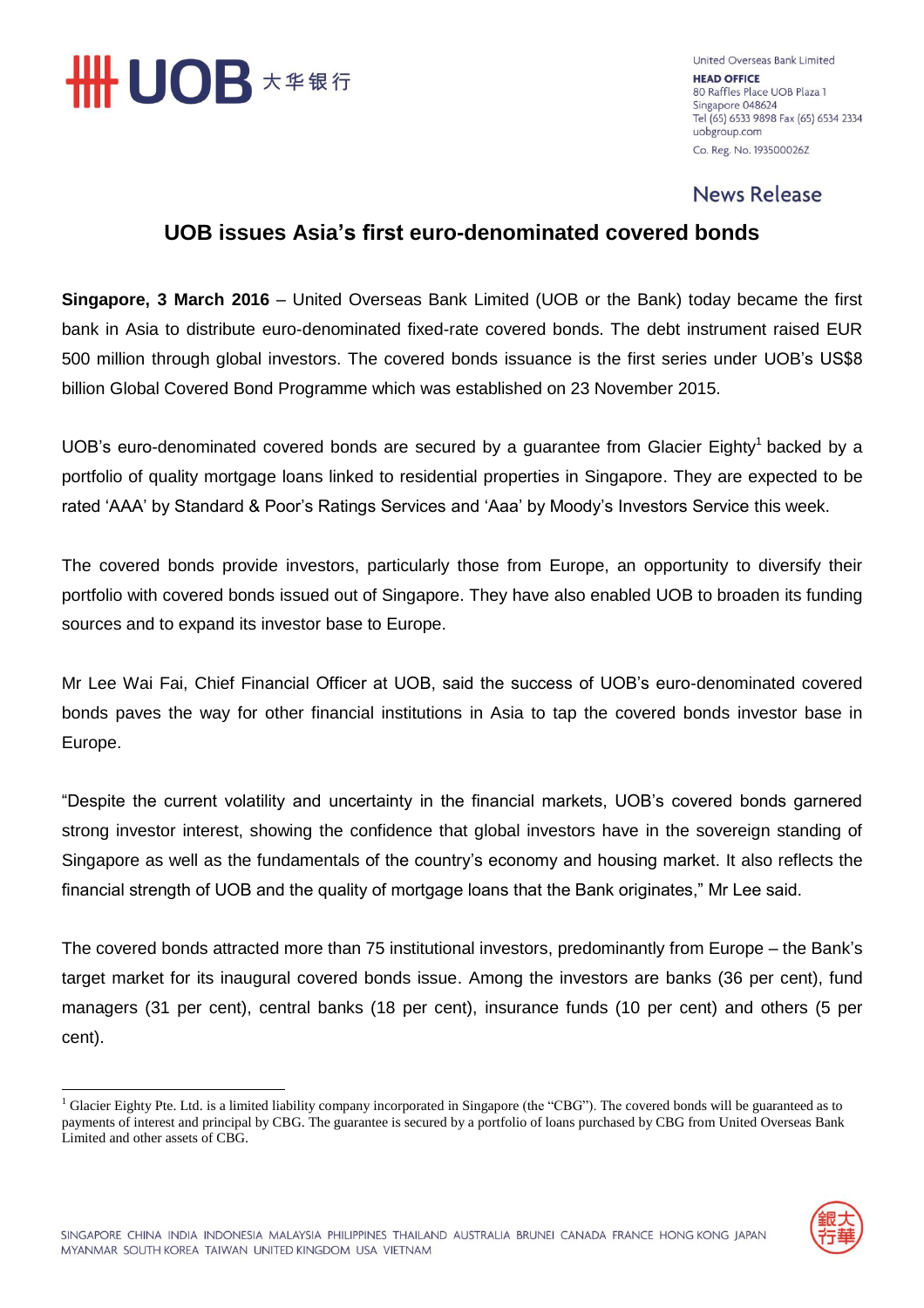

United Overseas Bank Limited **HEAD OFFICE** 80 Raffles Place UOB Plaza 1 Singapore 048624 Tel (65) 6533 9898 Fax (65) 6534 2334 uobgroup.com Co. Reg. No. 193500026Z

**News Release** 

The covered bonds will bear a fixed coupon of 0.25 per cent per annum payable annually in arrears. Its competitive pricing was a result of strong investor demand which saw the transaction's order book building up to more than EUR1.3 billion or 2.6 times subscribed.

The net proceeds from the covered bonds are intended to be used for UOB's general business purposes.

Mr Lee said the issuance of covered bonds is an extension of the Bank's disciplined funding strategy which is the foundation of its stable growth through the decades.

"At UOB, we have always believed in planning well ahead for the future in order to build a sustainable franchise. The inclusion of covered bonds in the Bank's funding mix will ensure we maintain a solid funding base to support our customers through business cycles," Mr Lee said.

To demonstrate UOB's commitment to the development of the covered bonds market, the Bank is the first among global issuers to put in place the Harmonised Transparency Template - a new system introduced by the Covered Bond Label Foundation to allow investors to make better comparisons of cover assets across covered bond jurisdictions.

BNP Paribas and UOB are the Joint Arrangers for UOB's US\$8 billion Global Covered Bond Programme.

– Ends –

### **About United Overseas Bank**

United Overseas Bank Limited (UOB) is a leading bank in Asia with a global network of more than 500 offices in 19 countries and territories in Asia Pacific, Western Europe and North America. Since its incorporation in 1935, UOB has grown organically and through a series of strategic acquisitions. UOB is rated among the world's top banks: Aa1 by Moody's and AA- by Standard & Poor's and Fitch Ratings respectively.

In Asia, UOB operates through its head office in Singapore and banking subsidiaries in China, Indonesia, Malaysia and Thailand, as well as branches and representative offices.